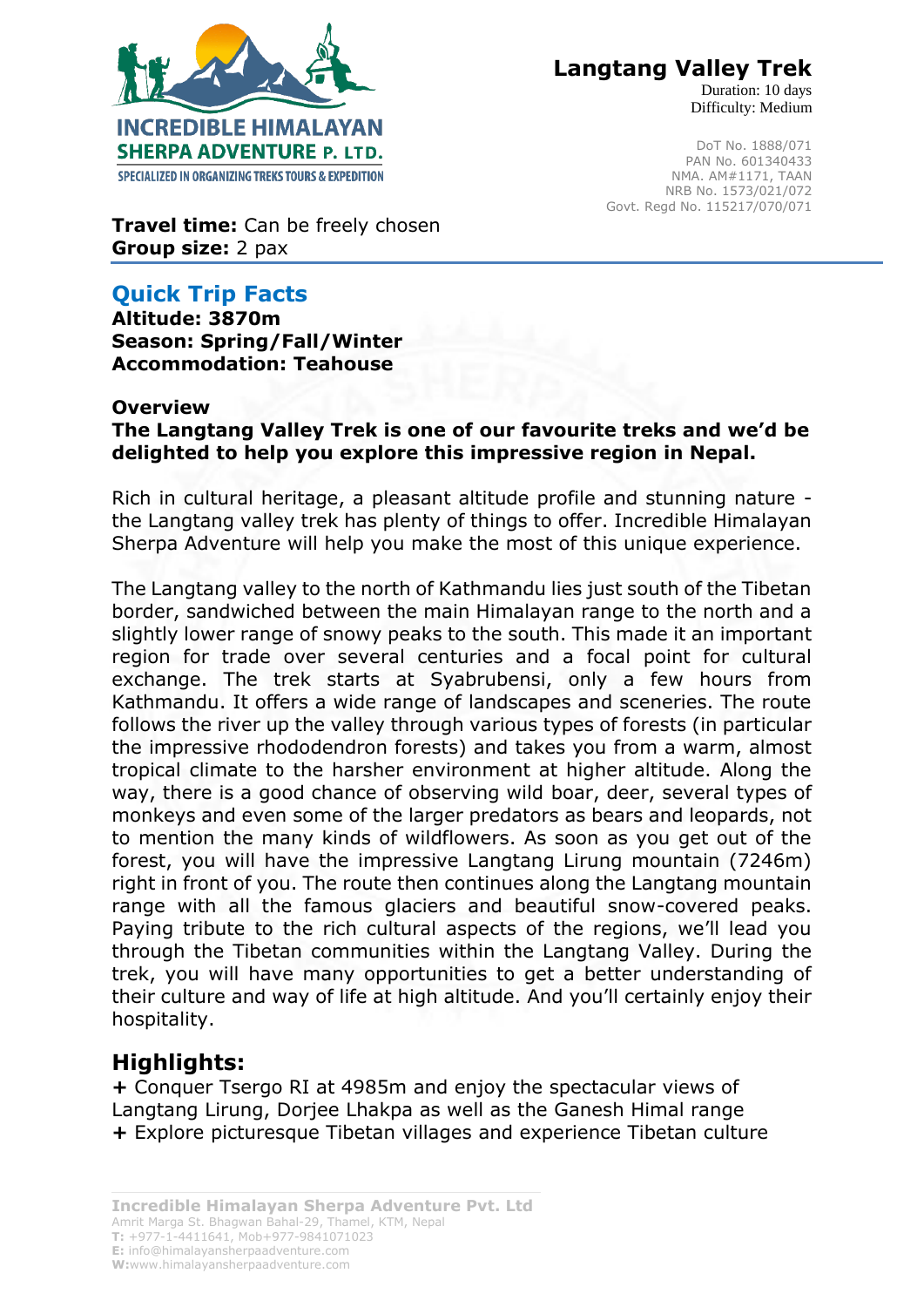**+** Enjoy the quick succession of distinctive landscapes and climates

# **Suggested Itinerary:**

### **Day 01: Arrive Kathmandu**

A representative of IHSA will welcome you at the airport and transfer you to your hotel. There will be a trek briefing and afterwards you are invited to a welcome dinner at Tsering's home.

[Overnight at hotel]

### **Day 02; Kathmandu Tour**

Your tour in Kathmandu of the most beautiful UNESCO World Heritage sites Swayambhu, Boudha, Pashupatinath. Return to hotel and trek preparation. [Included meals: Bed and Breakfast]

Overnight at hotel

#### **Day 03; Briddim Village**

The initial section follows the Prithivi Highway that leads to Trishuli Bazaar. From here your journey begins with the ascent of on narrow road. You can enjoy views of Ganesh Himal and the Langtang ranges. Gradually with several ups, downs and passes, the drive brings us to Lingling, a traditional village. From here we walk till Briddim.

[Included meals: Breakfast+Lunch+Dinner] Overnight at teahouse

#### **Day 04; Lama Hotel Forest**

Your first segment of the trail begins with a gentle ascent through agricultural fields and rhododendron forests. We then continue to the Khanjim and Lhagsa villages. The villages are inhabited by Tibetan refugees and the Tamang ethnic group. From here your Journey continues to Lama Hotel via Sherpa Gaun and Rimche. The journey will offer you incredible views of Gosainkunda rages, Thulo Syabru etc.

[Included meals: Breakfast+Lunch+Dinner] Overnight at teahouse

#### **Day 05; Place where ox sleep**

We ascend the trail through the rhododendron and oak forests and soon arrive at a river. From here we climb up gentle slopes with pleasant views of various landscapes and the ridges of Langtang. Gradually over gentle slopes we walk to Langtang via Godatabela and Thangshyap. [Included meals: Breakfast+Lunch+Dinner]

Overnight at teahouse

#### **Day 06; Kyangjin Gompa**

The trail from Langtang climbs through increasingly rugged country through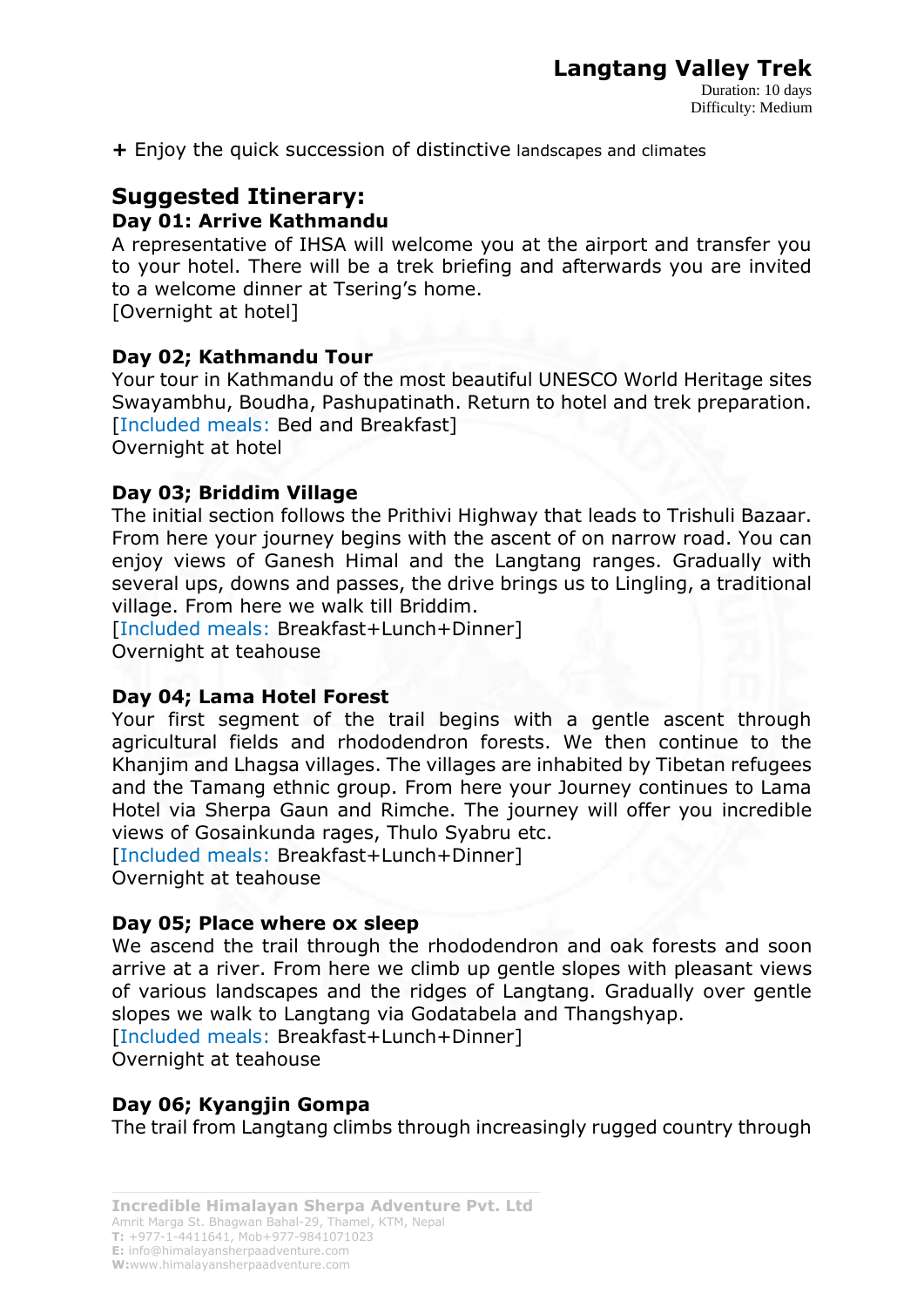# **Langtang Valley Trek**

the small Yak-herding villages of Mundu and Singdum, eventually tracing the path of the Langtang river. The enjoyable trail brings us to Kyangjin. [Included meals: Breakfast+Lunch+Dinner] Overnight at teahouse

### **Day 07: Lama Hotel back**

For the return trip, we make our way back to Lama Hotel. Alternatively, you can extend the trip and continue to the Ganja La Trek. [Included meals: Breakfast+Lunch+Dinner] Overnight at teahouse

### **Day 08/09: Syabrubensi & Kathmandu**

We make our way back to Syabrubensi and return to Kathmandu. Alternatively, you can continue on the Gosainkunda Trek [Included meals: Breakfast+Lunch+Dinner & in KTM Bed and Breakfast] Overnight at teahouse & hotel in KTM

## **Day 10: Departure from Kathmandu**

A representative of IHSA will drop off you at the airport by private vehicle [Included meals: Breakfast]

# **Altitude Profile**



**We offer two packages:** Basic and comfort. The basic package takes care of your trek while for the comfort package we also organize your stay in Kathmandu including some unmissable sightseeing. Both can be flexibly adjusted to your requirements.

# **Basic Package:**

- **+** 10 days Langtang Valley Trek
- **+** Guide and porter services
- **+** Food throughout the trip
- **+** Airport pick up & drop off personally. For details see below.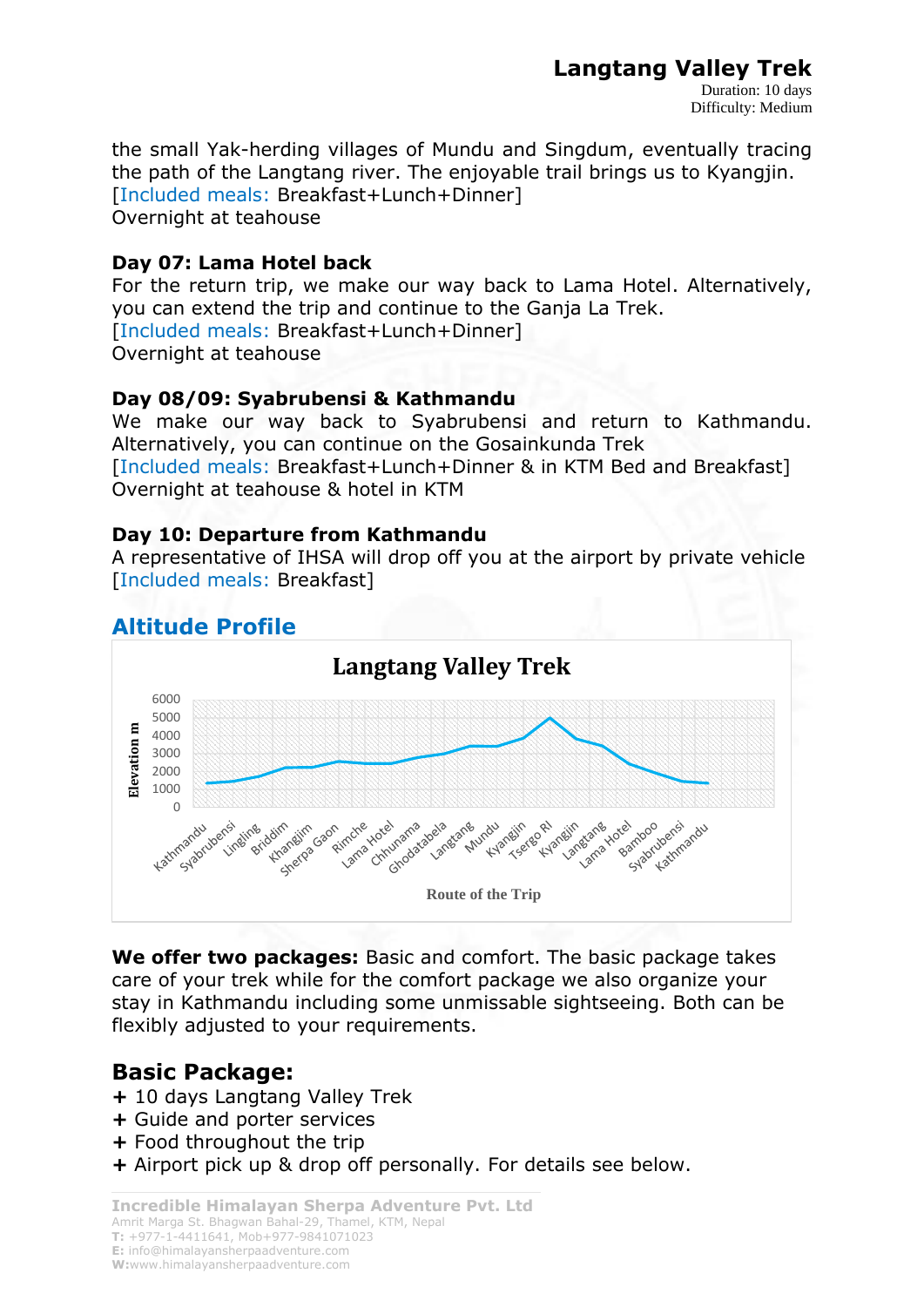**Price: USD 675** per person with group size of 2

## **Comfort Package:**

As Basic and **+** 3\* Hotel in Kathmandu **+** Sightseeing with guide. For details see below. **Price: USD 850** per person with group size of 2

## **Group Discount:**

There is a further discount for larger groups. Please **contacts us** for details.

## **Trek Duration:**

Standard itinerary – 10 days. Can be shortened or extended depending on time and fitness.

| <b>Includes:</b><br>+ All airport transfers. We'll pick you<br>up personally                    | <b>Excludes:</b><br>- International Airfare to and from your<br>country                                                                                               |
|-------------------------------------------------------------------------------------------------|-----------------------------------------------------------------------------------------------------------------------------------------------------------------------|
| + 3N Accommodation in a quality $3*$<br>hotel with breakfast in Kathmandu<br>[upgrade possible] | - Nepal Visa fee for on arrival entry visa<br>(US\$ 25 or equivalent for 15 days, US\$<br>40 for 30 days & US\$ 100 for 90 days.<br>You also require 2 passport sized |
| + Sightseeing in KTM by private vehicle<br>and professional English speaking guide              | photos)                                                                                                                                                               |
| + Private trek with an English speaking<br>trekking guide                                       | - Travel & Health Insurance [needs to<br>cover Emergency Helicopter Rescue at<br>altitude]                                                                            |
| + 1 porter (between two clients) to                                                             | - Lunch & Dinner in Kathmandu                                                                                                                                         |
| carry your luggage during the trek<br>(max 20 kg; i.e. 10kg pP)                                 | - Any alcoholic beverages, cold drinks<br>and boiled mineral water as well as                                                                                         |
| + KTM to Syabrubensi and return by                                                              | snacks, deserts etc. during the trek                                                                                                                                  |
| sharing(public) bus                                                                             | - Tips for Guide & Porter (not<br>mandatory but expected)                                                                                                             |
| + Full board meals<br>(Breakfast+Lunch+Dinner) during the                                       |                                                                                                                                                                       |
| trek                                                                                            | - Hot shower, battery charges<br>(available at extra cost in lodges,                                                                                                  |
| + Accommodation during the trek in                                                              | sometimes free)                                                                                                                                                       |
| carefully selected teahouses                                                                    | - Unforeseen expenses not under our                                                                                                                                   |
| + Trekking permit and TIMS card                                                                 | control such as flight cancellations or<br>delays, weather related issues, illness                                                                                    |
| + First Aid kit                                                                                 | during the trek, rescue costs etc.                                                                                                                                    |
| + Guides' and porters' medical and<br>accidental insurance                                      | - Any other costs not specifically<br>included. Please feel free to ask if in<br>doubt.                                                                               |

 $\overline{1}$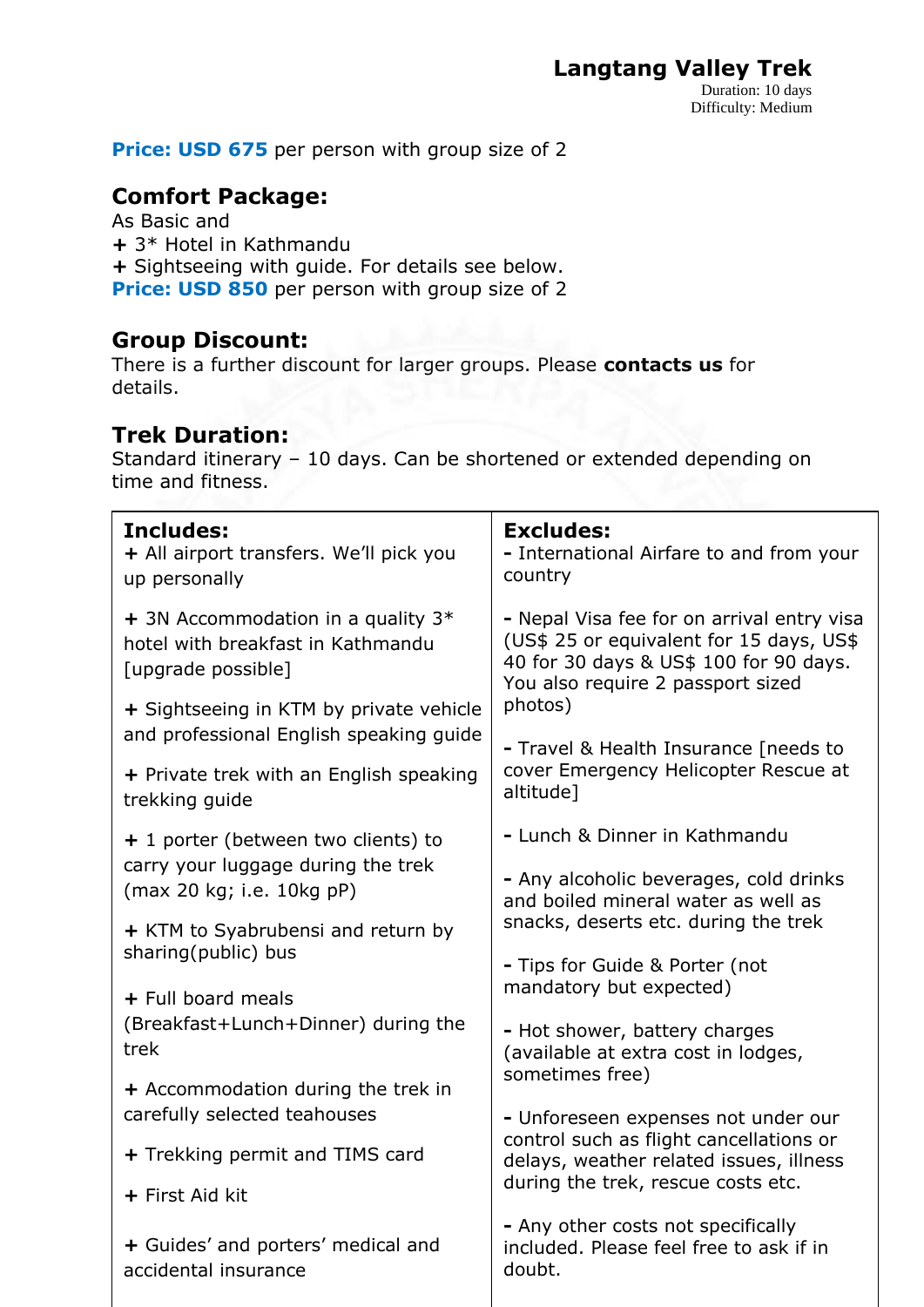# **Additional Options:**

## **+ Hotel upgrade in Ktm: [65 USD for 4\* hotel, 90 USD for 5\* hotel per night]**

If you feel like a little luxury before and after your trek, you can upgrade your hotel in Kathmandu to 4\*/ 5\* category.

## **+ Optional Extended Route [continue to Ganja La or Gosainkunda Helambu]**

If you prefer to extend the trip and continue to **Ganja La or Gosainkunda Helambu** rather than return to Syabrubensi, this can also be arranged.

## **+ Private Jeep (140 USD for Syabrubensi to Kathmandu]**

For a more comfortable ride from Syabrubensi to Kathmandu

# **Trip Related Information**

**Trekking Day;** Our trekking itineraries are designed to be challenging, but not exhausting. The day starts with a comfortable breakfast at the teahouse after getting the baggage ready (as porters often set off early). We tend to set-off just in time to enjoy the morning sun. At noon we stop for a lunch break and relax a bit before the final bit of trekking for the day. The afternoon sections tend to be shorter and we aim to arrive at the destination by 3pm. This leaves some time for local explorations or simply a game of cards at the lodge. Dinner is generally around 6.30PM at the lodge.

**Trekking Guides;** The trekking guide is in charge of the trek and responsible for looking after you. You can address the guide regarding all problems, concerns and questions. All our guides are professionally trained and will be happy to answer any questions or deal with any issues. Communication is usually not an issue but remember they are local guides and their English proficiency can sometimes be limited outside of trekrelated topics.

**Accommodation;** Throughout the trek you will be accommodated in lodges and teahouses with the usual basic standard you can expect in the mountains. Rooms may be twin or multi share with some basic shared toilet facilities (rooms with en-suite bathrooms are available in some of the lodges but this is rare). Hot showers are available in some places (charges apply).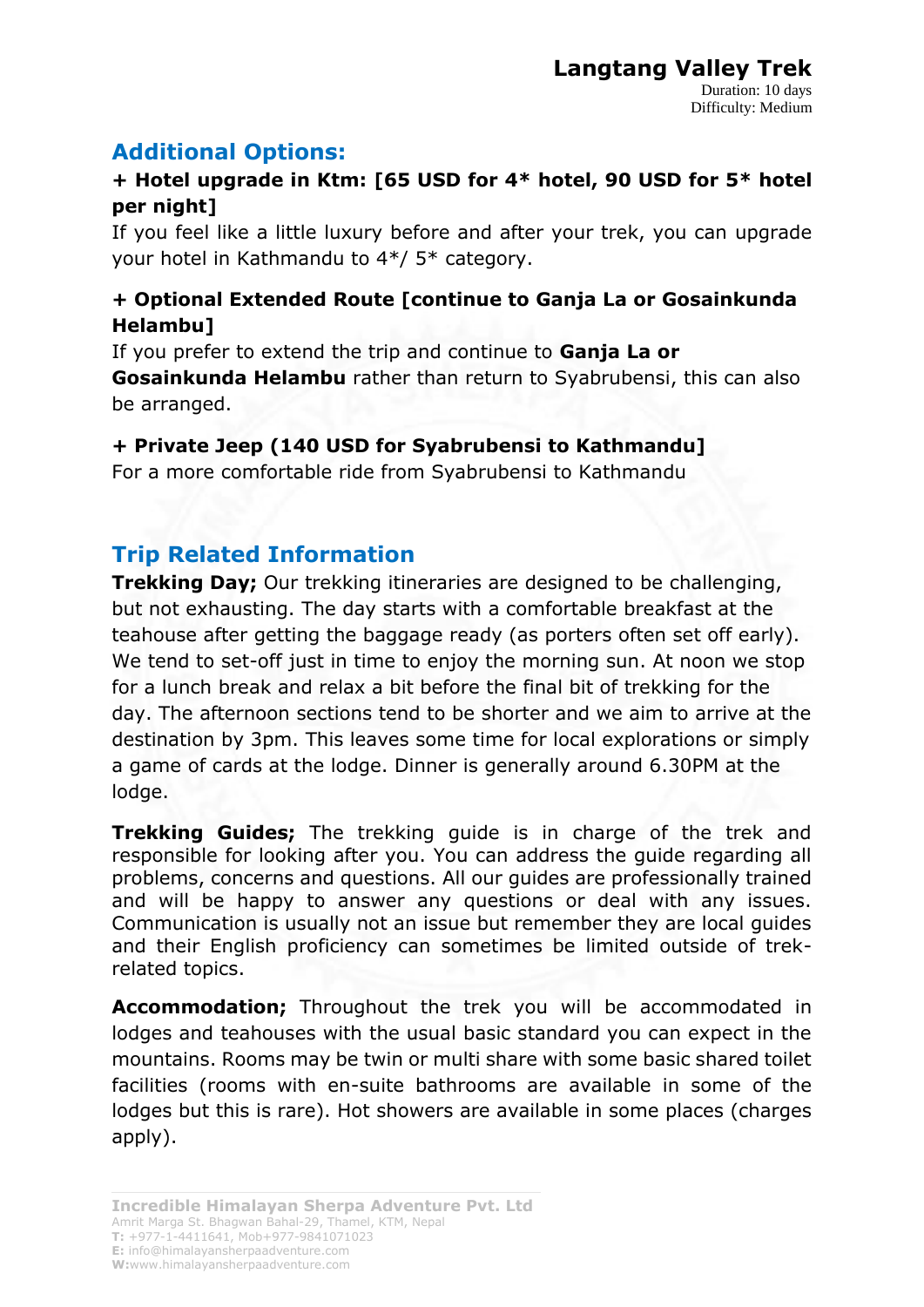**Food;** On the trail, meals are available in tea houses and lodges. The choice can be limited due to their remoteness. Expect simple but tasty meals – we also encourage you to opt for the local options. On top of that you may want to buy plenty of snacks before leaving Kathmandu as your body burns plenty of calories on the trail, especially at altitude. Healthy cereal bars are a good (and not too heavy) choice.

**Your luggage;** Your daypack should contain everything you need during the day but keep it as light as possible. Examples: water, some warm clothing, your camera, sunscreen, etc. Note that luggage you hand the porters might not be available to you during the day as they sometimes set their own pace.

**Money and Tipping;** It is best to bring a mixture of cash and traveller's checks in a major currency [some currencies are not convertible to NPR]. USD, GBP, CAD, EUR, and AUD are generally fine. Ensure you have also small denominations. As a guideline for baseline spending money we suggest USD 8 - 10 per meal in Kathmandu / Pokhara and USD 30 – 35 per day whilst trekking in the Annapurna region (if you drink or smoke or plan some major shopping this could be higher). You should exchange enough money into Nepalese Rupees to last the entire time of your trek BEFORE leaving Kathmandu. There are no exchange facilities in the villages along the trail but plenty of money changers in KTM. Tipping is, of course, voluntary but tips are not included in the trip price. If you are happy with the performance of the trekking staff, we suggest the following as a minimum: USD 9 per person and day in a medium sized group. This will be shared among guides and porters.

**Insurance;** Travel insurance is not included in the trip price but is absolutely essential. Your travel insurance must provide cover for personal accident, medical expenses and especially emergency evacuation and repatriation (including helicopter rescue). Make sure the insurance is valid at an altitude of >5000m.

**Preparation and Health Issues;** Trekking in the Himalayas, especially at altitude, is more challenging than some leisurely walking at home. Keep in mind: Altitude and affects everyone differently. Regardless of age or fitness, some preparation before you arrive is essential. We suggest some regular exercise. Feel free to contact us if you need some specific advice of how to prepare. There are no specific health requirements but as this trek reaches altitudes above 5000m, you should be generally healthy. While serious problems are rare, it makes sense to come prepared. Please consult your doctor and check your national health authority for up-to-date information regarding vaccinations, high altitude medication and